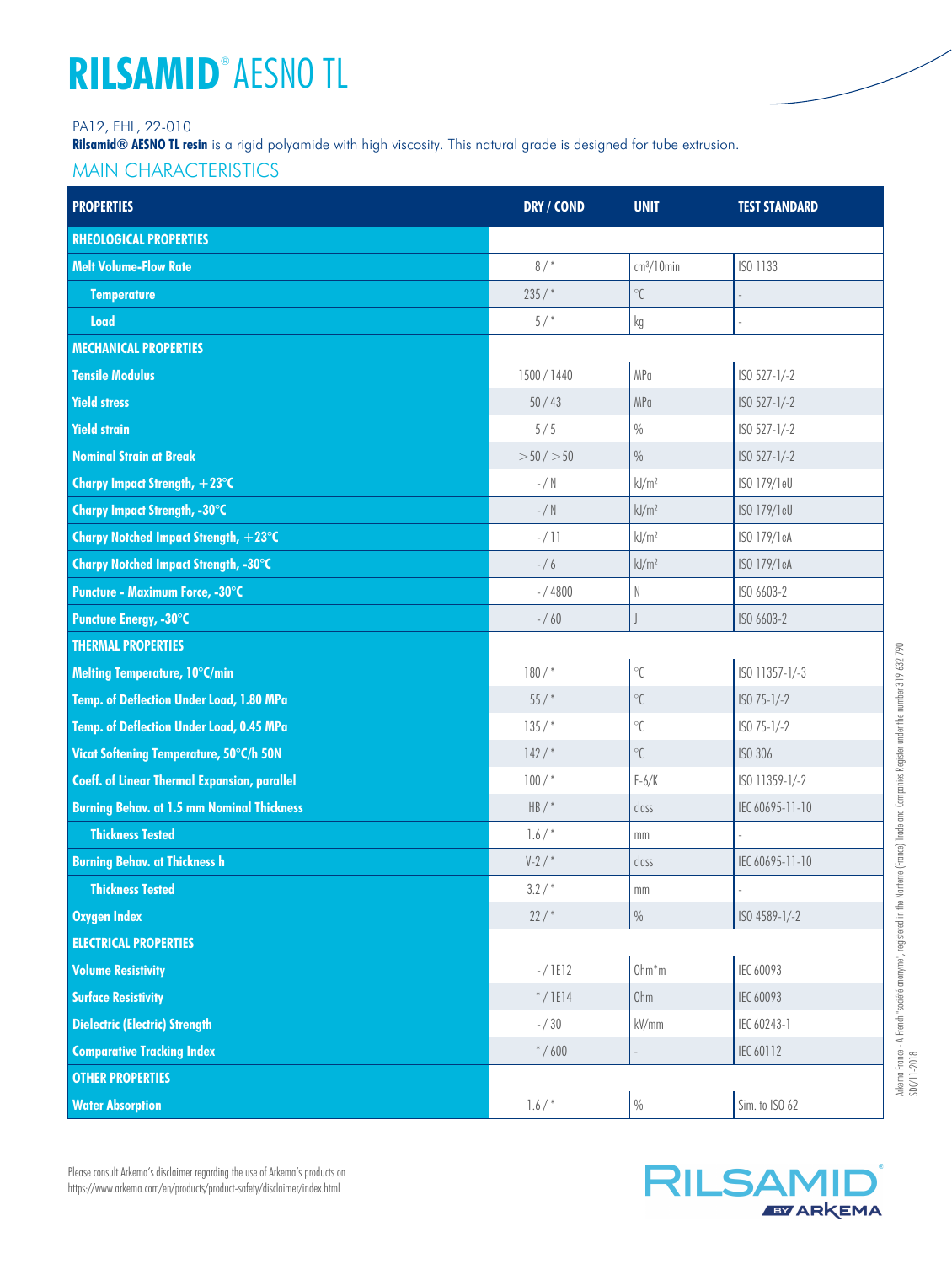# **RILSAMID**® **AESNO TL**

| ٠ | dir<br>٠ |
|---|----------|
|   |          |

**Density 1010 / 1010 / 1010 / 1010 / 1010 / 1010 / 1010 / 1010 / 1010 / 1010 / 1010 / 1010 / 1010 / 1010 / 1183** 

#### DIAGRAMS

## DYNAMIC SHEAR MODULUS-TEMPERATURE STRESS-STRAIN





# SECANT MODULUS-STRAIN



# PROCESSING

Injection Molding, Film Extrusion, Profile Extrusion, Sheet Extrusion, Other Extrusion

# SPECIAL CHARACTERISTICS

Heat Stabilized, Light Stabilized, UV Stable

Please consult Arkema's disclaimer regarding the use of Arkema's products on https://www.arkema.com/en/products/product-safety/disclaimer/index.html